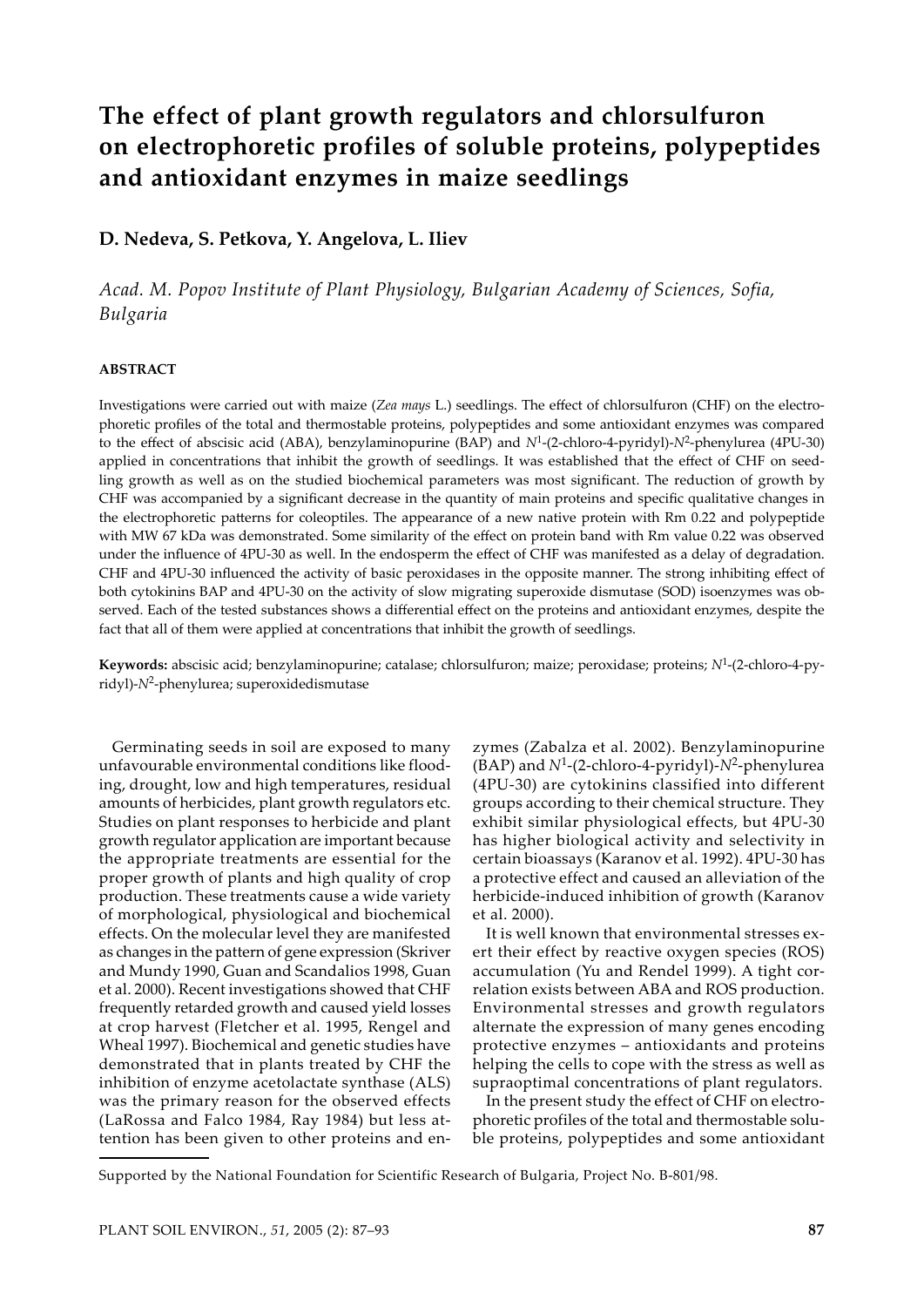enzymes were compared to the effect of abscisic acid (ABA), BAP and 4PU-30. All substances were applied at concentrations that inhibit growth of maize seedlings.

#### **MATERIAL AND METHODS**

Investigations were carried out with 5-day old maize (*Zea mays* L.) seedlings, hybrid Kneja 530. Dry mature seeds were soaked for 4 hours in solutions of 500µM BAP, 500µM ABA, 500µM 4PU-30 and 500µM CHF (Petkova et al. 2003). The seeds were washed with distilled water after treatment and placed on moist filter paper roles in the dark in vermiculate at temperature 24–25°C. Seeds, soaked in distilled water were used as a control. Coleoptiles and endosperms were analysed.

Soluble proteins were extracted with 0.5M Tris-HCl buffer, pH 7.5 (plant material:buffer 1:3 w/v) and the extract was centrifuged at 12 000 g for 30 min. All steps of extraction were performed at 4°C. The supernatant was used as a crude extract for protein, polypeptide, peroxidase, catalase and superoxide dismutase (SOD) electrophoretic investigations. Protein content of the extracts was determined by the method of Lowry et al. (1951). The fraction of termostable proteins was obtained by the procedure of Close et al. (1993) The supernatants with soluble proteins were boiled at 100°C for 10 min, kept in ice and then centrifuged at top speed in a microcentrifuge for 15 min at 4°C. The supernatante contained termostable proteins. Native total and thermostable soluble proteins and antioxidant enzymes were separated electrophoretically in 7.5% PAGE according to the method of Davis (1964). The protein bands were stained with Coomassie Brilliant Blue G 250. Equal amounts of protein  $(100 \text{ or } 200 \mu g)$  were run on gels. Polypeptides were resolved by electrophoresis of proteins under denaturing (SDS) and reducing (β-mercaptoethanol) conditions in 12.5% PAGE (Laemmli 1970). Peroxidase isoenzymes were stained on the gels with benzidine as H-donor by the method of Ornstein (1964). Catalase isoenzymes were visualized on the gels according to Woodbury et al. (1971). Superoxide dismutase isoenzymes were stained by the method of Greneche et al. (1991). Quantitative differences between enzyme and protein spectra were evaluated by the intensity of the staining of bands and qualitative differences were estimated by the number and Rm (relative mobility – ratio between distance in cm from the start of the gel to the place of the protein [isoenzyme] band on the gel and the distance from the start of the gel to the front [marker dye bromphenol blue]) values of the bands. Electrophoretic patterns were scanned densitometrically (ERT-10DDR). All chemicals used were purchased by Sigma-Aldrich (Germany).

#### **RESULTS**

For maize coleoptiles 9–11 protein bands were visualized on the gels (Figure 1A) after native electrophoresis. A similar electrophoretic picture was observed for the control, ABA, BAP and 4PU-30 treated variants. The main quantity of protein was localized in the bands with Rm values 0.05, 0.35 and 0.50. The electrophoretic profile of CHF treated plants varied significantly. First of all the protein quantity of bands with Rm values 0.35 and 0.50 was much lower compared to the other variants and the most intensive band was a band



Figure 1. Total soluble proteins spectra (native PAGE) of maize colepotiles (A) and endosperm  $(B)$ ; lane  $1 =$ control, lane  $2 = ABA$ , lane  $3 = BAP$ , lane  $4 = APU-30$ , lane 5 = CHF; 100 µg of total protein was loaded in each tube; total protein profile of samples was visualized on gels by staining with Coomassie Blue



Figure 2. Polypeptide spectra (SDS-PAGE) of total proteins from maize colepotiles (A) and endosperm (B); lane  $1 =$  control, lane  $2 =$  ABA, lane  $3 =$  BAP, lane  $4 =$  4PU-30, lane 5 = CHF, M = molecular mass, markers = BSA, egg albumin, tripsinogen, lactoglobulin, lyzozyme; 50 µg of total protein was loaded in each lane; polypeptide profile of samples was visualized on gels by staining with Coomassie Blue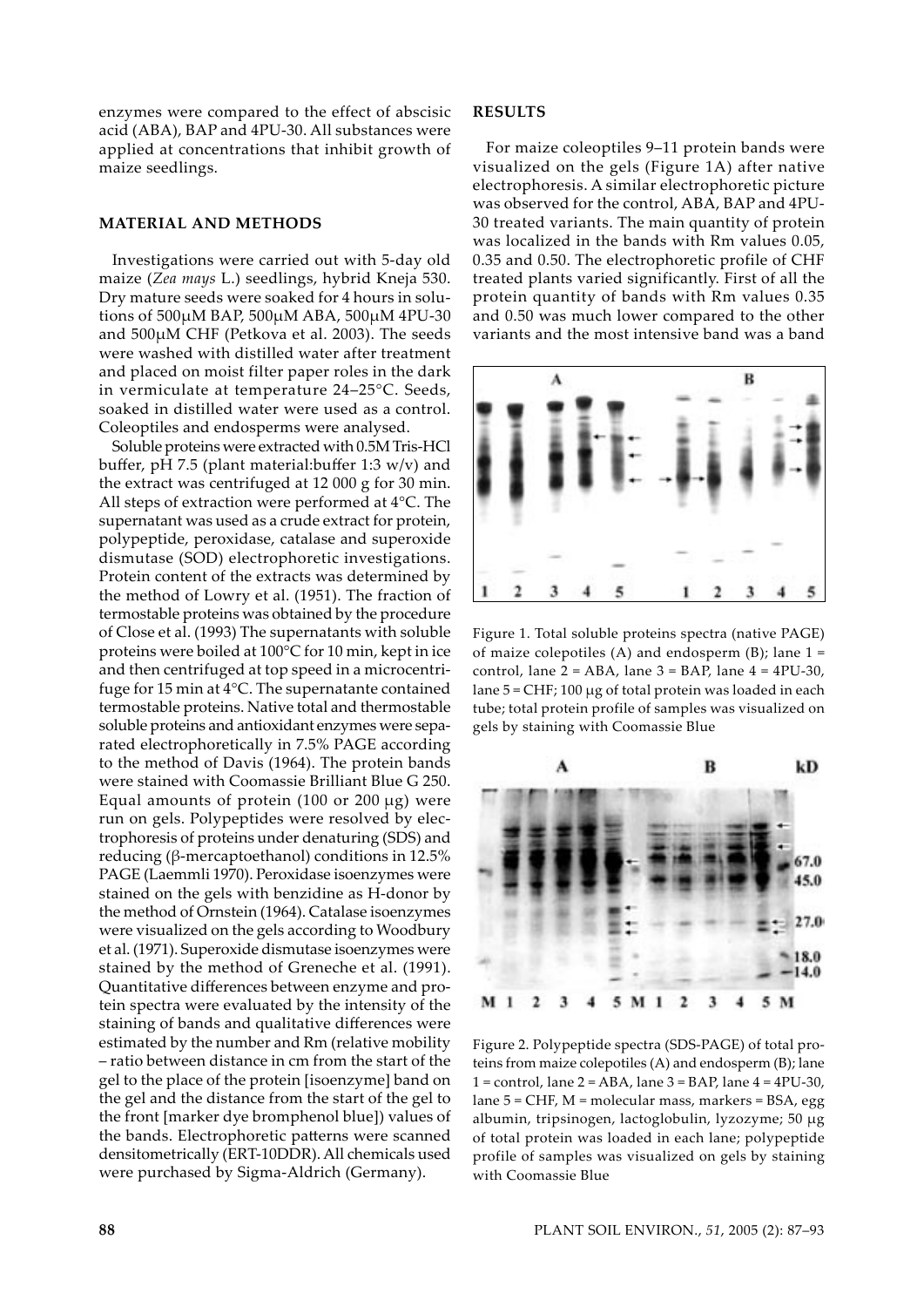with Rm value 0.22. The increase of intensity of this band was valid for 4PU-30 treated coleoptiles too. In the endosperm of maize seedlings 10–11 protein bands appeared (Figure 1B). The most intensive band for all variants was that with Rm value 0.50. The intensity of bands with Rm values 0.23 and 0.31 in the endosperms of CHF variant was higher than the same bands of the other variants.

Polypeptide spectra after SDS electrophoresis (Figure 2A) of coleoptiles from the control, ABA, BAP and 4PU-30 variants were very similar except in that the intensity of polypeptide with MW about 85 kDa in ABA and 4PU-30 treated plants was higher. The most intensively stained bands were those with MW about 120 kDa, 85 kDa, and 53 kDa. The greatest number of polypeptides (23) exhibited in the coleoptiles of CHF treated plants. A very intensive polypeptide band (MW 67 kDa) and the bands of many low molecular polypeptides in this variant were absent in the other variants however the quantity of polypeptide with MW 85 kDa

was very low. The highest number of polypeptide bands was registered in the endosperm of CHF treated seedlings, which showed a higher intensity of staining in comparison to the other variants (Figure 2B). The most intensive were polypeptides with MW about 69 kDa and 53 kDa.

Thermostable proteins in the coleoptiles appeared only as traces (Figure 3A). In the endosperm wellmanifested bands were revealed only in BAP and 4PU-30 treated plants (Figure 3B).

In the coleoptiles 12–14 anionic peroxidase isoenzymes were observed (Figure 4A). The most active was the fast moving group of peroxidase isoenzymes. A slight decrease in peroxidase activity for all isoenzymes from CHF treated coleoptiles was observed. A high peroxidase activity was established in the endosperm too (Figure 4B). Slight quantitative differences among the studied variants could be seen for moderate migrating isoenzymes.

Eight-nine cationic peroxidases are presented in the coleoptiles (Figure 5A). The most active were





Figure 3. Densitometric scans of termostable soluble proteins spectra (native PAGE) from maize coleoptiles (A) and endosperm (B); 1. control, 2. ABA, 3. BAP, 4. 4PU-30, 5. CHF; 200 µg of total protein was loaded in each tube

Figure 4. Densitometric scans of anionic peroxidase isoenzymes from maize coleoptiles (A) and endosperm (B); 1. control, 2. ABA, 3. BAP, 4. 4PU-30, 5. CHF; 50 µg of total protein was loaded in each tube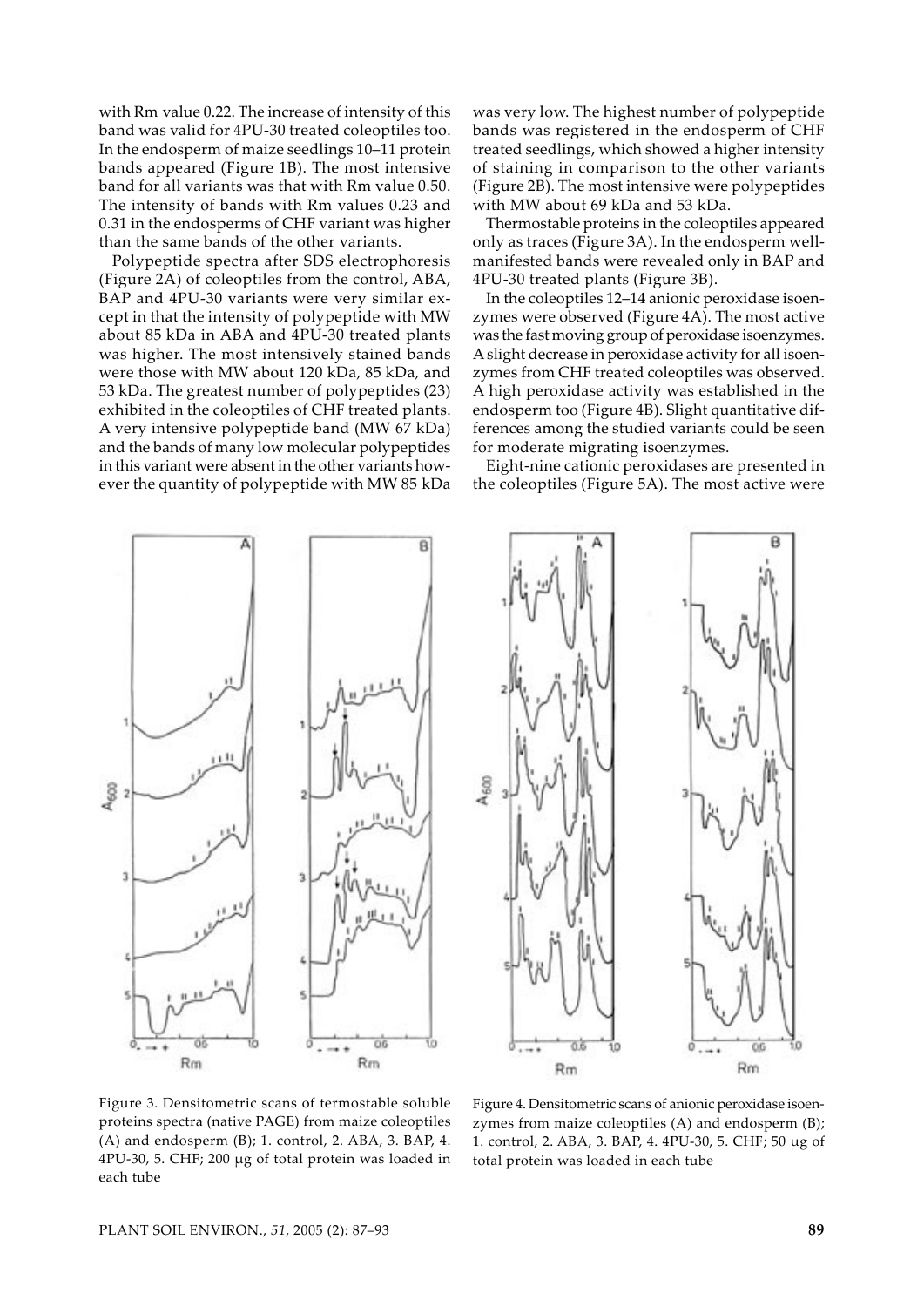the peroxidases from 4PU-30 treated coleoptiles and especially the isoenzymes with Rm values 0.67 and 0.87. The same bands were very intensive in the ABA-treated coleoptiles. CHF treated coleoptiles showed the lowest basic peroxidase activity. The activity of basic peroxidases in the endosperm was significantly lower than that of coleoptiles (Figure 5B). The lowest peroxidase activity was established for CHF. An increase of enzyme activity was detected in the isoenzyme band with Rm value 0.87 for 4PU-30 as it was in coleoptiles samples too.

A high catalase activity was observed in coleoptiles as well as in the endosperm of maize seedlings (Figure 6A). Two slow migrating isoenzymes could be seen. There were no significant differences among the tested variants with exception for BAP and ABA treated coleoptiles where the catalase activity was slightly lower (Figure 6B).

Five to six bands with SOD activity differing in intensity of staining were visible in the coleoptiles (Figure 7A). The most intensive were slow mi-

grating isoenzymes with Rm values 0.18 and 0.28 respectively. The activity of both isoenzymes was significantly inhibited by BAP and 4PU-30 and a slight activation could be seen for ABA-treated coleoptiles. There were no significant differences among SOD-isoenzymes in the endosperm (Figure 7B).

## **DISCUSSION**

A common feature of plant response towards the substances at these concentrations was the reduction of coleoptile and root growth. ABA, BAP and 4PU-30 applied in concentrations of 500µM inhibited similarly the growth of seedlings of about 25%. CHF applied at the same concentration reduced seedling growth approximately with 75% (Petkova et al*.* 2003). The results from the present investigation indicated that the protein quantity of bands with Rm values 0.35 and 0.50 in CHF treated coleoptiles was significantly lower compared to





Figure 5. Densitometric scans of cationic peroxidase isoenzymes from maize coleoptiles (A) and endosperm (B); 1. control, 2. ABA, 3. BAP, 4. 4PU-30, 5. CHF; 50 µg of total protein was loaded in each tube

Figure 6. Densitometric scans of catalase isoenzymes from maize coleoptiles (A) and endosperm (B); 1. control, 2. ABA, 3. BAP, 4. 4PU-30, 5. CHF; 50 µg of total protein was loaded in each tube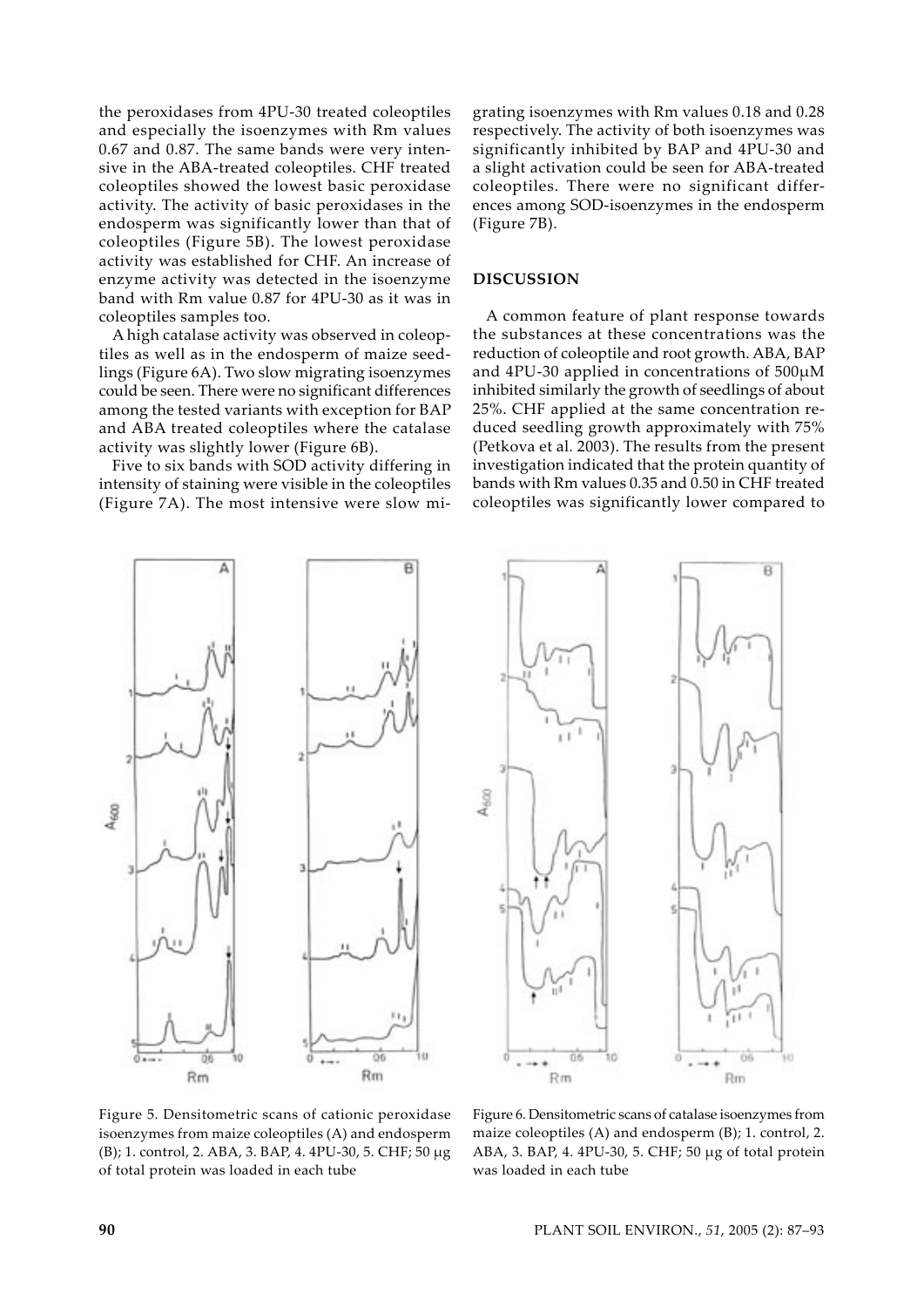

Figure 7. Densitometric scans of superoxidismutase isoenzymes from maize coleoptiles (A) and endosperm (B); 1. control, 2. ABA, 3. BAP, 4. 4PU-30, 5. CHF; 100 µg of total protein was loaded in each tube

the control and the rest of the variants. This was in agreement with the reduction of protein biosynthesis resulting from the decrease of synthesis of branched chain amino acids (LaRossa and Falko 1984, Ray 1984). It was noteworthy that the band with Rm value 0.22 was very intensive in CHF and 4PU-30 treated coleoptiles. This effect may be due to the similarity in the structure of both compounds (Brown and Catterman 1994). The more pronounced stimulating effect of CHF was observed in the protein quantity of bands with Rm 0.23 and 0.31 in the endosperm. Contrary to Ray's data (1984), where protein synthesis was unaffected under the influence of CHF and cell division in maize roots was reduced 80–90%, we found that the reduction of growth was accompanied by a significant decrease in protein quantity and specific qualitative changes in electrophoretic patterns for coleoptiles. More convenient evidence that CHF influences protein synthesis and pattern was in data obtained for the polypeptide composition of CHF treated coleoptiles. *De novo* synthesized amounts of polypeptide

(MW 67 kDa) and low molecular polypeptides appeared in the coleoptiles. The enhanced intensity or increased quantity of polypeptides with MW 69 kDa and 53 kDa in the endosperm was found. There was a good correlation between data from native and SDS-PAGE electrophoresis. They both indicated the appearance of protein with Rm 0.22 respectively and polypeptide with MW 67 kDa under the influence of CHF. What is its role in the metabolism of CHF treated plants remains unclear. On the other hand the decrease in the protein quantity of native protein bands with Rm values 0.35 and 0.50 correlated with the availability of great number of low molecular polypeptides established in the coleoptiles and endosperm of CHF treated plants. This group of polypeptides remained free probably because they cannot be involved in the composition of heteromeric proteins due to the lack of polypeptides containing branched amino acids. Another possible explanation was that CHF inhibited the degradation of proteins in the endosperm and as a result of this inhibition; the flux of free amino acids to the growing coleoptiles was reduced.

There was no specific effect of the tested substances studied on the activity of anionic peroxidases (Mader and Fussl 1982). Significant differences in the manner and degree of influence on the activity of basic peroxidases between growth regulators tested and CHF were observed. It is well known that these enzymes function as IAA-oxidases as well (Gordon and Henderson 1973) and participated in the cessation of plant growth. Recently Quiroga et al. (2001) have shown that basic peroxidases function in the lignification too. The high activity of basic peroxidases in ABA treated coleoptiles was in agreement with growth inhibiting role of ABA. It could be mention that both cytokinins studied influenced differentially the activity of basic peroxidases (Figure 5). BAP had no effect on the individual isoenzymes, while 4PU-30 drastically increased their activity. The low enzyme activity under the influence of CHF might be a result of the reduction of total protein biosynthesis (Figure 1). The data presented in this work show that sulfonilurea herbicides (CHF) may influence not only the activity of ALS (Ray 1984) but also the activity of other enzymes (basic peroxidase). Similar results were obtained by Zabalza et al*.* (2002) for enzymes of fermentative metabolism.

The presence of two active catalase isoenzymes was in agreement with the data of Scandalios et al. (1997). They reported that CAT-1 and CAT-3 are the only catalase isoenzymes presented in the coleoptile of the germinating maize seedling. In our case a very slight effect of ABA on catalase isoenzymes was established. This finding was in disagreement with the data for strong effect of ABA on CAT-1 activity in maize (Guan et al. 2000).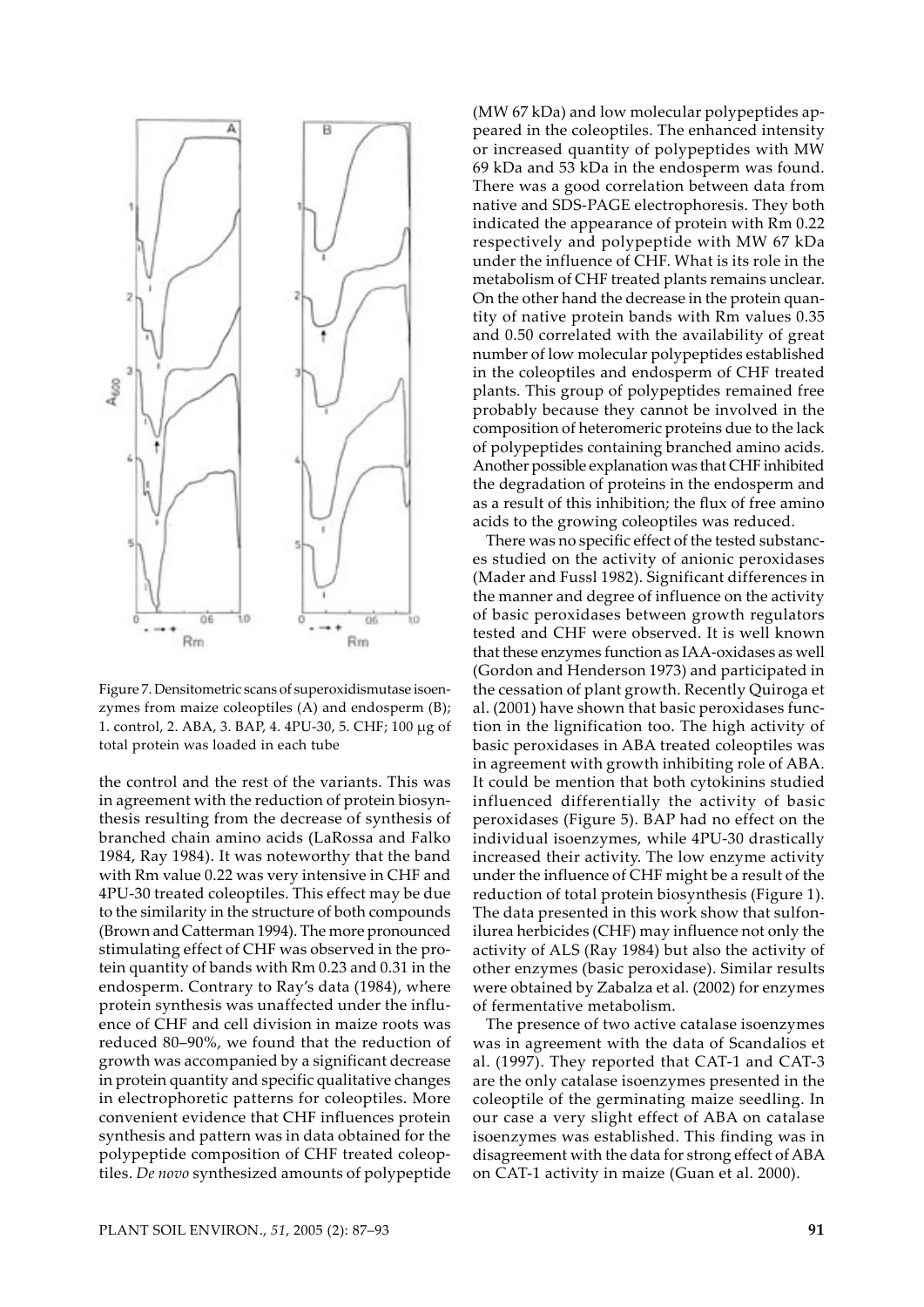The strong inhibiting effect of BAP and 4PU-30 on the activity of both slow migrating SOD isoenzymes were of interest, and should be mentioned. Only a slight activation could be seen for ABA-treated coleoptiles. Guan and Scandalios (1998) found that Sod 4A transcript was increased under the influence of ABA in young maize leaves. They stated that ABA mediated changes in oxygen free radical levels activated antioxidant enzymes. There was a difference between our and their results about the degree of ABA effect on the activity of catalase as well as SOD isoenzymes.

The significant effect of CHF on seedling growth (Petkova et al. 2003) correlated with the data established in the present investigations. The reduction of growth by CHF was accompanied by significant decrease in quantity of main native proteins and specific qualitative changes in electrophoretic patterns of coleoptile samples. The appearance of a native protein with Rm 0.22, respectively and polypeptide with MW 67 kDa was shown. A similar effect on protein band with Rm value 0.22 was observed of 4PU-30 too. In the endosperm the effect of CHF was manifested as a delay of protein degradation. CHF and 4PU-30 influenced the activity of basic peroxidases in the opposite manner. The strong inhibitory effect of the two cytokinins BAP and 4PU-30 on the activity of both slow migrating SOD isoenzymes was observed. In conclusion, that was an object of our study, each substance exhibited differential effect on the proteins and antioxidant enzymes despite the fact that all of them were applied at concentrations, which inhibited the growth of seedlings.

### **REFERENCES**

- Brown H., Catterman J. (1994): Recent advances in sulfonylurea herbicides. In: Chemistry of plant protection, Berlin-Heidelberg, Springer Verlag, *10*: 47–81.
- Close T.J., Fenton R.D., Yang A., Asghar R., DeMasson D.A., Crone D.E., Meyer N.C., Monnan F. (1993): Dehydrin: the protein. In: Close T.J., Bray E.A. (eds.): Responses of plants to cellular dehydration during environmental stress. Rockville M.D., American Society of Plant Physiologist: 104–118.
- Davis B. (1964): Disk elektrophoresis. II. Method and application to human serum protein. Annals of New York Academy of Science, *121*: 404–427.
- Fletcher J., Pfleeger T., Ratsch H. (1995): Chlorsulfuron influence on garden pea reproduction. Physiologia Plantarum, *94*: 261–267.
- Gordon W., Henderson H. (1973): Isoperoxidases of (IAA-oxidase) oxidase in oat coleoptiles. Canadian Journal of Botany, *51*: 2047–2052.
- Greneche M., Lallemand J., Micand O. (1991): Comparison of different enzyme loci as a means of distinguish-

ing ryegrass varieties by electrophoresis. Seed Science and Technology, *19*: 147–158.

- Guan L., Scandalios J. (1998): Effect of the plant growth regulator abscisic acid and high osmoticum on the developmental expression of the maize catalase genes. Physiologia Plantarum, *104*: 413–422.
- Guan L., Zhao J., Scandalios J. (2000): Cis-elements and trans-factors that regulate expression of the maize Cat 1 antioxidant gene in response to ABA and osmotic stress:  $H_2O_2$  is the likely intermediary signaling molecule for the response. The Plant Journal, *22*: 87–95.
- Karanov E., Iliev L., Alexieva V., Georgiev G.T., Sergiev I. (2000): Protective effect of the phenylurea cytokinin 4PU-30 against abiotic stresses. Plant Biology: Abstract No. 405.
- Karanov E., Iliev L., Georgiev G.T., Tsolova M., Alexieva V., Puneva I. (1992): Physiology and application of phenylurea cytokinins. In: Karssen C.M., VanLoon L.C., Vreugdenhil D. (eds.): Progress in plant growth regulation. Kluwer Academic Publishers: 842–851.
- Laemmli U. (1970): Cleavage of structural proteins during the assembly of the heads of bacteriophage T4. Nature (London), *227*: 680–685.
- LaRossa R., Falko S. (1984): Amino acid biosynthetic enzymes as target of herbicide action. Trends in Biotechnology, *2*: 158–161.
- Lowry O., Rosenbrough N., Farr A., Randall R. (1951): Protein measurement with the Folin phenol reagent. Journal of Biological Chemistry, *193*: 265–275.
- Mader M., Fussl R. (1982): Role of peroxidase in lignification of tobacco cells. Plant Physiology, *70*: 1132–1134.
- Ornstein L. (1964): Enzyme Bulletin. Canalco Industrial Corporation. Rockvill, Maryland, 12.
- Petkova S., Popova N., Angelova Y., Stefanov B., Iliev L. (2003): Inhibitory effect of some plant growth regulators and chlorsulfuron on growth, protein composition and proteolytic activity of maize seedlings. Journal of Biotechnology and Biotechnological Equipment, 2.
- Quiroga M., de Forchetti S., Taleisnik E., Tiger H. (2001): Tomato root peroxidase isoenzyme: Kinetic studies of the coniferyl alcohol peroxidase activity, immunological properties and role in response to salt stress. Journal of Plant Physiology, *158*: 1007–1013.
- Ray T. (1984): Site of action of chlorsulfuron. Inhibition of valine and isoleucine biosynthesis in plants. Plant Physiology, *75*: 827–831.
- Rengel Z., Wheal M. (1997): Herbicide chlorsulfuron decreases growth of fine roots and micronutrient uptake in wheat genotypes. Journal of Experimental Botany, *48*: 927–934.
- Scandalios J.G., Guan L., Polidoros A. (1997): Catalases in plants. Gene structure, properties, regulation and expression. In: Scandalios J.G. (ed.): Oxidative stress and the molecular biology of antioxidant defenses. Cold Spring Harbor Laboratory Press, New York: 343–406.